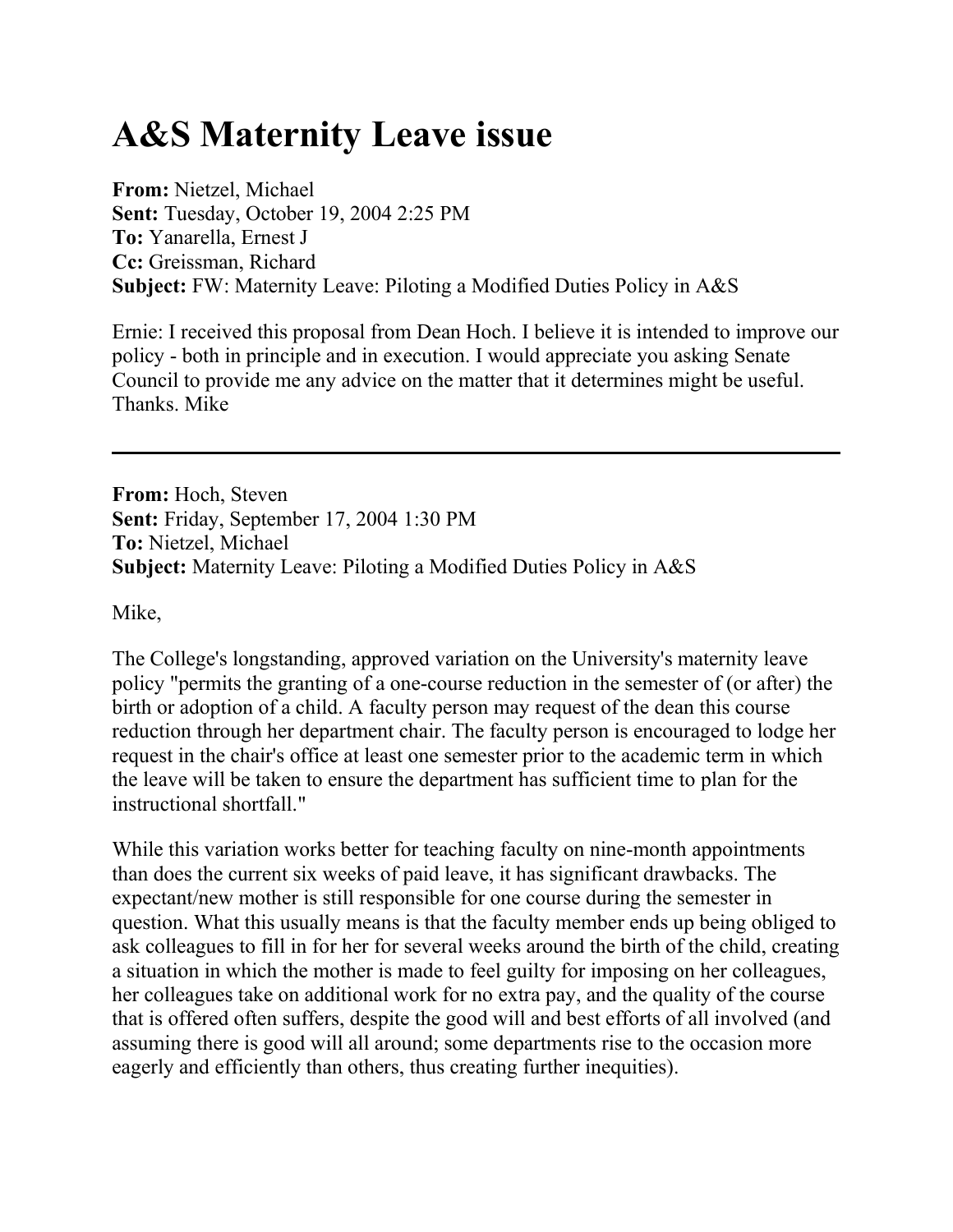Several benchmark or comparable institutions have addressed these difficulties by implementing a Modified Duties policy, namely Michigan, Illinois, UCLA, and UVA. Under a Modified Duties Policy, the expectant/new mother is released from all teaching duties during the semester in question, but receives full compensation because she continues to attend to the multitude of non-classroom duties that are part and parcel of life as a faculty member in a research university.

I am writing to request that the College of Arts & Sciences be permitted to pilot Modified Duties policy. With early notification and careful advanced planning, departments and the College should be able to cover the lost instruction at little or no additional cost. Please see a proposed draft for a pilot below.

Steve

Proposed Pilot Policy on Modified Duties Attendant to Maternity Leave

College of Arts and Sciences

The policies described in this document apply to tenure-track and tenured faculty members of the College of Arts & Sciences who hold full-time appointments.

## MDIFIED DUTIES

A faculty member who becomes a parent is entitled, upon request, to a period of modified duties, without a reduction in salary. This period is designed to permit the faculty member a period of adjustment to the parenting needs of a newly born or adopted child. "Modified duties" includes relief from direct teaching responsibilities for an academic semester. The faculty member is expected to fulfill his or her other responsibilities and to maintain research activity. The faculty member cannot be employed by another institution during the period of modified duties.

Terms/Eligibility: Modified duties are available to a member of the faculty (tenuretrack or tenured) who becomes a parent and who has at least co-equal caregiving responsibilities for an infant or adopted child. The period of modified duties must be taken within 12 months of a child joining the family, whether by birth or adoption. Modified duties are available immediately upon employment in the College. If both parents are employed in the College at a rank eligible for this benefit, only one parent may take a period of modified duties for a particular child. A faculty member may take one term of modified duties for each child added to the family.